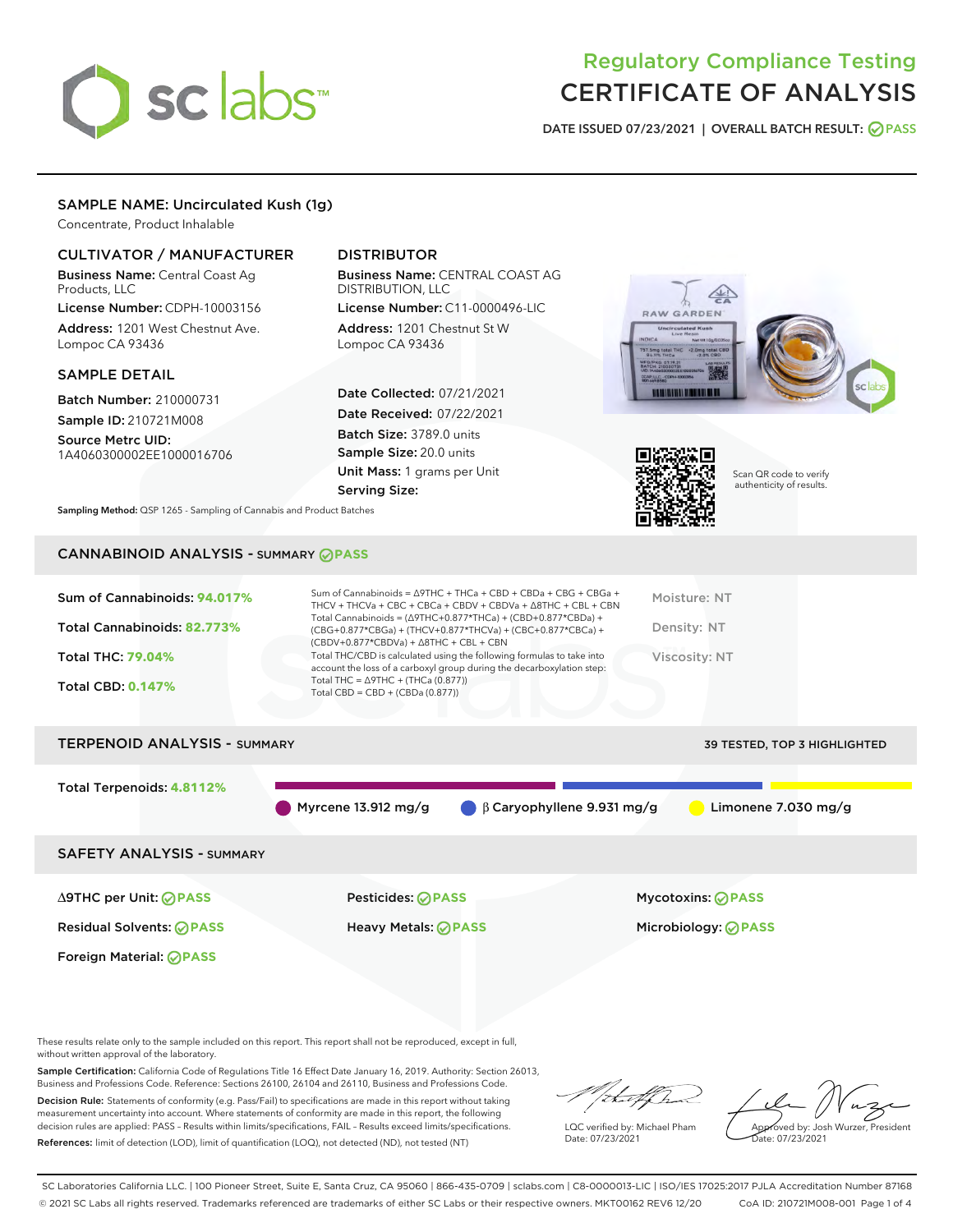



UNCIRCULATED KUSH (1G) | DATE ISSUED 07/23/2021 | OVERALL BATCH RESULT: **○** PASS

#### CANNABINOID TEST RESULTS - 07/22/2021 2 PASS

Tested by high-performance liquid chromatography with diode-array detection (HPLC-DAD). **Method:** QSP 1157 - Analysis of Cannabinoids by HPLC-DAD

#### TOTAL CANNABINOIDS: **82.773%**

Total Cannabinoids (Total THC) + (Total CBD) + (Total CBG) + (Total THCV) + (Total CBC) + (Total CBDV) + ∆8THC + CBL + CBN

TOTAL THC: **79.04%** Total THC (∆9THC+0.877\*THCa)

TOTAL CBD: **0.147%**

Total CBD (CBD+0.877\*CBDa)

TOTAL CBG: 2.46% Total CBG (CBG+0.877\*CBGa)

TOTAL THCV: 0.542% Total THCV (THCV+0.877\*THCVa)

TOTAL CBC: 0.584% Total CBC (CBC+0.877\*CBCa)

TOTAL CBDV: ND Total CBDV (CBDV+0.877\*CBDVa)

| <b>COMPOUND</b> | LOD/LOQ<br>(mg/g)          | <b>MEASUREMENT</b><br><b>UNCERTAINTY</b><br>(mg/g) | <b>RESULT</b><br>(mg/g) | <b>RESULT</b><br>(%) |
|-----------------|----------------------------|----------------------------------------------------|-------------------------|----------------------|
| <b>THCa</b>     | 0.05/0.14                  | ±22.459                                            | 873.90                  | 87.390               |
| <b>CBGa</b>     | 0.1/0.2                    | ±1.32                                              | 25.3                    | 2.53                 |
| <b>A9THC</b>    | 0.06 / 0.26                | ±0.825                                             | 23.99                   | 2.399                |
| <b>CBCa</b>     | 0.07/0.28                  | ±0.326                                             | 6.66                    | 0.666                |
| <b>THCVa</b>    | 0.07/0.20                  | ±0.295                                             | 6.18                    | 0.618                |
| <b>CBG</b>      | 0.06/0.19                  | ±0.097                                             | 2.46                    | 0.246                |
| <b>CBDa</b>     | 0.02/0.19                  | ±0.049                                             | 1.68                    | 0.168                |
| A8THC           | 0.1/0.4                    | N/A                                                | <b>ND</b>               | <b>ND</b>            |
| <b>THCV</b>     | 0.1/0.2                    | N/A                                                | <b>ND</b>               | <b>ND</b>            |
| <b>CBD</b>      | 0.07/0.29                  | N/A                                                | <b>ND</b>               | <b>ND</b>            |
| <b>CBDV</b>     | 0.04 / 0.15                | N/A                                                | <b>ND</b>               | <b>ND</b>            |
| <b>CBDVa</b>    | 0.03/0.53                  | N/A                                                | <b>ND</b>               | <b>ND</b>            |
| <b>CBL</b>      | 0.06 / 0.24                | N/A                                                | <b>ND</b>               | <b>ND</b>            |
| <b>CBN</b>      | 0.1/0.3                    | N/A                                                | <b>ND</b>               | <b>ND</b>            |
| <b>CBC</b>      | 0.2 / 0.5                  | N/A                                                | <b>ND</b>               | <b>ND</b>            |
|                 | <b>SUM OF CANNABINOIDS</b> |                                                    | 940.17 mg/g             | 94.017%              |

#### **UNIT MASS: 1 grams per Unit**

| ∆9THC per Unit                        | 1120 per-package limit     | 23.99 mg/unit<br><b>PASS</b> |
|---------------------------------------|----------------------------|------------------------------|
| <b>Total THC per Unit</b>             |                            | 790.40 mg/unit               |
| <b>CBD per Unit</b>                   |                            | <b>ND</b>                    |
| <b>Total CBD per Unit</b>             |                            | $1.47$ mg/unit               |
| Sum of Cannabinoids<br>per Unit       |                            | 940.17 mg/unit               |
| <b>Total Cannabinoids</b><br>per Unit |                            | 827.73 mg/unit               |
| <b>MOISTURE TEST RESULT</b>           | <b>DENSITY TEST RESULT</b> | <b>VISCOSITY TEST RESULT</b> |

Not Tested

Not Tested

Not Tested

#### TERPENOID TEST RESULTS - 07/23/2021

Terpene analysis utilizing gas chromatography-flame ionization detection (GC-FID). **Method:** QSP 1192 - Analysis of Terpenoids by GC-FID

| <b>COMPOUND</b>           | LOD/LOQ<br>(mg/g) | <b>MEASUREMENT</b><br><b>UNCERTAINTY</b><br>(mg/g) | <b>RESULT</b><br>(mg/g) | <b>RESULT</b><br>(%) |
|---------------------------|-------------------|----------------------------------------------------|-------------------------|----------------------|
| <b>Myrcene</b>            | 0.008 / 0.025     | ±0.1795                                            | 13.912                  | 1.3912               |
| $\beta$ Caryophyllene     | 0.004 / 0.012     | ±0.3535                                            | 9.931                   | 0.9931               |
| Limonene                  | 0.005 / 0.016     | ±0.1005                                            | 7.030                   | 0.7030               |
| Linalool                  | 0.009 / 0.032     | ±0.1294                                            | 3.406                   | 0.3406               |
| $\alpha$ Humulene         | 0.009/0.029       | ±0.1047                                            | 3.262                   | 0.3262               |
| trans- $\beta$ -Farnesene | 0.008 / 0.025     | ±0.0473                                            | 1.332                   | 0.1332               |
| $\alpha$ Bisabolol        | 0.008 / 0.026     | ±0.0657                                            | 1.231                   | 0.1231               |
| <b>Terpineol</b>          | 0.016 / 0.055     | ±0.0667                                            | 1.087                   | 0.1087               |
| Terpinolene               | 0.008 / 0.026     | ±0.0204                                            | 0.996                   | 0.0996               |
| Fenchol                   | 0.010 / 0.034     | ±0.0383                                            | 0.990                   | 0.0990               |
| Ocimene                   | 0.011 / 0.038     | ±0.0308                                            | 0.959                   | 0.0959               |
| $\beta$ Pinene            | 0.004 / 0.014     | ±0.0105                                            | 0.914                   | 0.0914               |
| $\alpha$ Pinene           | 0.005 / 0.017     | ±0.0059                                            | 0.682                   | 0.0682               |
| Nerolidol                 | 0.009 / 0.028     | ±0.0374                                            | 0.594                   | 0.0594               |
| Guaiol                    | 0.009 / 0.030     | ±0.0228                                            | 0.483                   | 0.0483               |
| Caryophyllene<br>Oxide    | 0.010 / 0.033     | ±0.0164                                            | 0.357                   | 0.0357               |
| <b>Borneol</b>            | 0.005 / 0.016     | ±0.0100                                            | 0.237                   | 0.0237               |
| Citronellol               | 0.003 / 0.010     | ±0.0083                                            | 0.170                   | 0.0170               |
| Valencene                 | 0.009 / 0.030     | ±0.0070                                            | 0.102                   | 0.0102               |
| Camphene                  | 0.005 / 0.015     | ±0.0009                                            | 0.082                   | 0.0082               |
| Geraniol                  | 0.002 / 0.007     | ±0.0035                                            | 0.080                   | 0.0080               |
| Fenchone                  | 0.009 / 0.028     | ±0.0016                                            | 0.055                   | 0.0055               |
| Sabinene Hydrate          | 0.006 / 0.022     | ±0.0019                                            | 0.050                   | 0.0050               |
| Eucalyptol                | 0.006 / 0.018     | ±0.0009                                            | 0.037                   | 0.0037               |
| $\gamma$ Terpinene        | 0.006 / 0.018     | ±0.0006                                            | 0.033                   | 0.0033               |
| Nerol                     | 0.003 / 0.011     | ±0.0015                                            | 0.033                   | 0.0033               |
| Sabinene                  | 0.004 / 0.014     | ±0.0003                                            | 0.024                   | 0.0024               |
| $\alpha$ Phellandrene     | 0.006 / 0.020     | ±0.0003                                            | 0.022                   | 0.0022               |
| $\alpha$ Terpinene        | 0.005 / 0.017     | ±0.0003                                            | 0.021                   | 0.0021               |
| <b>3 Carene</b>           | 0.005 / 0.018     | N/A                                                | $<$ l OO                | <loq< th=""></loq<>  |
| p-Cymene                  | 0.005 / 0.016     | N/A                                                | ND                      | ND                   |
| (-)-Isopulegol            | 0.005 / 0.016     | N/A                                                | ND                      | <b>ND</b>            |
| Camphor                   | 0.006 / 0.019     | N/A                                                | ND                      | <b>ND</b>            |
| Isoborneol                | 0.004 / 0.012     | N/A                                                | ND                      | ND                   |
| Menthol                   | 0.008 / 0.025     | N/A                                                | ND                      | ND                   |
| R-(+)-Pulegone            | 0.003 / 0.011     | N/A                                                | ND                      | ND                   |
| <b>Geranyl Acetate</b>    | 0.004 / 0.014     | N/A                                                | ND                      | ND                   |
| $\alpha$ Cedrene          | 0.005 / 0.016     | N/A                                                | ND                      | ND                   |
| Cedrol                    | 0.008 / 0.027     | N/A                                                | ND                      | ND                   |
| <b>TOTAL TERPENOIDS</b>   |                   | 48.112 mg/g                                        | 4.8112%                 |                      |

SC Laboratories California LLC. | 100 Pioneer Street, Suite E, Santa Cruz, CA 95060 | 866-435-0709 | sclabs.com | C8-0000013-LIC | ISO/IES 17025:2017 PJLA Accreditation Number 87168 © 2021 SC Labs all rights reserved. Trademarks referenced are trademarks of either SC Labs or their respective owners. MKT00162 REV6 12/20 CoA ID: 210721M008-001 Page 2 of 4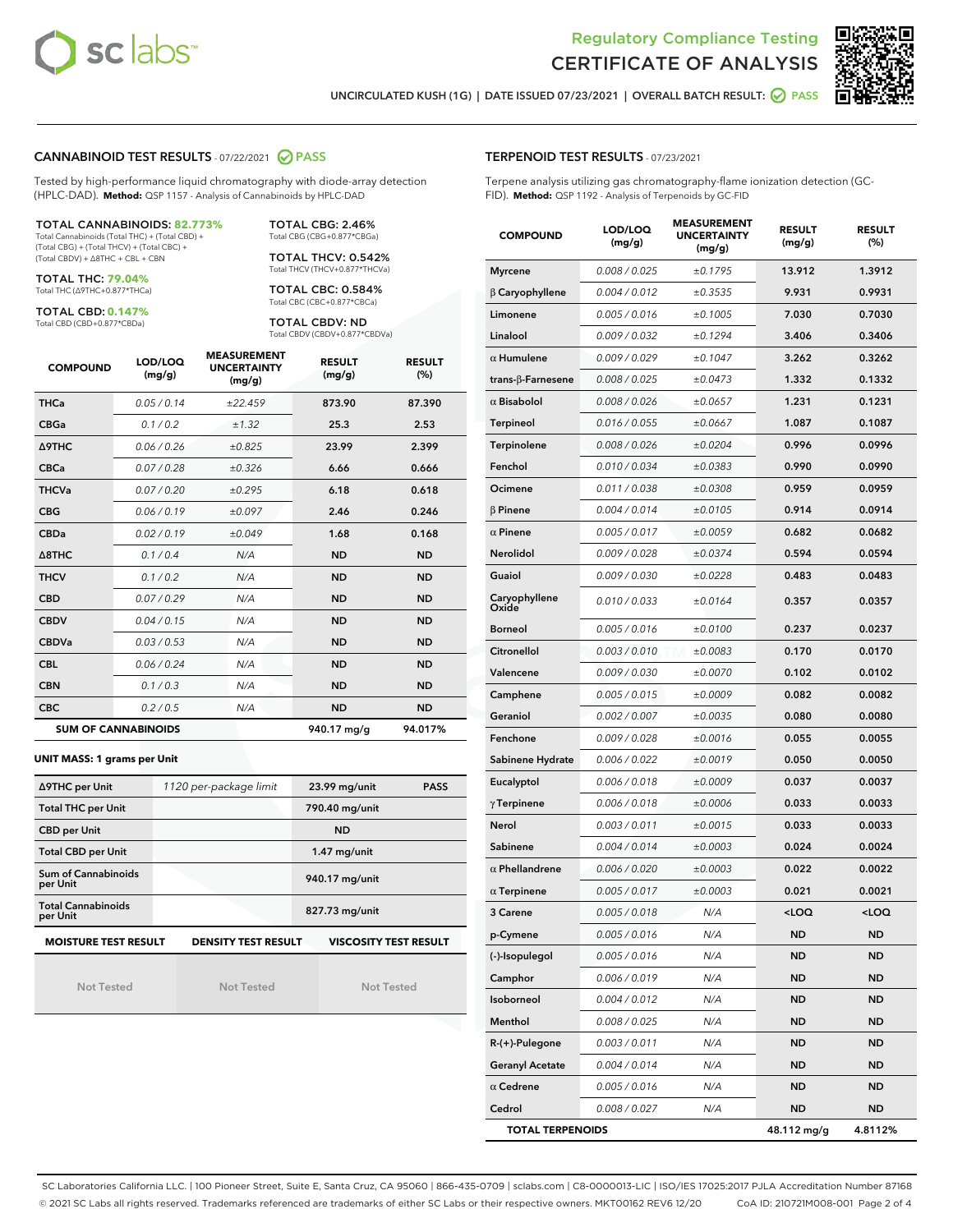



UNCIRCULATED KUSH (1G) | DATE ISSUED 07/23/2021 | OVERALL BATCH RESULT:  $\bigcirc$  PASS

# CATEGORY 1 PESTICIDE TEST RESULTS - 07/22/2021 2 PASS

Pesticide and plant growth regulator analysis utilizing high-performance liquid chromatography-mass spectrometry (HPLC-MS) or gas chromatography-mass spectrometry (GC-MS). \*GC-MS utilized where indicated. **Method:** QSP 1212 - Analysis of Pesticides and Mycotoxins by LC-MS or QSP 1213 - Analysis of Pesticides by GC-MS

| 0.03/0.08<br>Aldicarb<br>$>$ LOD<br>N/A<br><b>ND</b><br><b>PASS</b><br>Carbofuran<br>0.02 / 0.05<br>$\ge$ LOD<br><b>ND</b><br><b>PASS</b><br>N/A<br>Chlordane*<br>0.03/0.08<br><b>PASS</b><br>$>$ LOD<br>N/A<br><b>ND</b><br>0.03/0.10<br><b>PASS</b><br>Chlorfenapyr*<br>$\ge$ LOD<br>N/A<br><b>ND</b><br>Chlorpyrifos<br>0.02 / 0.06<br>N/A<br><b>ND</b><br><b>PASS</b><br>$\ge$ LOD<br>0.02 / 0.07<br>N/A<br><b>ND</b><br><b>PASS</b><br>Coumaphos<br>$\ge$ LOD<br>Daminozide<br>0.02 / 0.07<br>$\ge$ LOD<br>N/A<br><b>ND</b><br><b>PASS</b><br><b>DDVP</b><br>0.03/0.09<br>$\ge$ LOD<br>N/A<br><b>ND</b><br><b>PASS</b><br>(Dichlorvos)<br><b>Dimethoate</b><br>0.03 / 0.08<br>N/A<br><b>ND</b><br><b>PASS</b><br>$\ge$ LOD<br>0.03/0.10<br><b>ND</b><br><b>PASS</b><br>Ethoprop(hos)<br>$\ge$ LOD<br>N/A<br>N/A<br><b>ND</b><br><b>PASS</b><br>Etofenprox<br>0.02 / 0.06<br>$\ge$ LOD<br>0.03 / 0.08<br>N/A<br><b>ND</b><br><b>PASS</b><br>Fenoxycarb<br>$\ge$ LOD<br>0.03/0.08<br>N/A<br><b>ND</b><br><b>PASS</b><br>Fipronil<br>$>$ LOD<br>0.02 / 0.06<br>Imazalil<br>$\ge$ LOD<br>N/A<br><b>ND</b><br><b>PASS</b><br>0.02 / 0.07<br>Methiocarb<br>$\ge$ LOD<br>N/A<br><b>ND</b><br><b>PASS</b><br>Methyl<br>0.03/0.10<br>N/A<br><b>ND</b><br><b>PASS</b><br>$\ge$ LOD<br>parathion<br>0.03/0.09<br><b>ND</b><br><b>PASS</b><br><b>Mevinphos</b><br>$\ge$ LOD<br>N/A<br>Paclobutrazol<br>0.02 / 0.05<br>$>$ LOD<br>N/A<br><b>ND</b><br><b>PASS</b><br>0.03/0.09<br>N/A<br>$\ge$ LOD<br><b>ND</b><br><b>PASS</b><br>Propoxur<br>0.03/0.08<br><b>ND</b><br><b>PASS</b><br>Spiroxamine<br>$\ge$ LOD<br>N/A<br>Thiacloprid<br>0.03/0.10<br>$\ge$ LOD<br>N/A<br><b>ND</b><br><b>PASS</b> | <b>COMPOUND</b> | LOD/LOQ<br>$(\mu g/g)$ | <b>ACTION</b><br><b>LIMIT</b><br>$(\mu g/g)$ | <b>MEASUREMENT</b><br><b>UNCERTAINTY</b><br>$(\mu g/g)$ | <b>RESULT</b><br>$(\mu g/g)$ | <b>RESULT</b> |
|--------------------------------------------------------------------------------------------------------------------------------------------------------------------------------------------------------------------------------------------------------------------------------------------------------------------------------------------------------------------------------------------------------------------------------------------------------------------------------------------------------------------------------------------------------------------------------------------------------------------------------------------------------------------------------------------------------------------------------------------------------------------------------------------------------------------------------------------------------------------------------------------------------------------------------------------------------------------------------------------------------------------------------------------------------------------------------------------------------------------------------------------------------------------------------------------------------------------------------------------------------------------------------------------------------------------------------------------------------------------------------------------------------------------------------------------------------------------------------------------------------------------------------------------------------------------------------------------------------------------------------------------------------------------------------------------|-----------------|------------------------|----------------------------------------------|---------------------------------------------------------|------------------------------|---------------|
|                                                                                                                                                                                                                                                                                                                                                                                                                                                                                                                                                                                                                                                                                                                                                                                                                                                                                                                                                                                                                                                                                                                                                                                                                                                                                                                                                                                                                                                                                                                                                                                                                                                                                            |                 |                        |                                              |                                                         |                              |               |
|                                                                                                                                                                                                                                                                                                                                                                                                                                                                                                                                                                                                                                                                                                                                                                                                                                                                                                                                                                                                                                                                                                                                                                                                                                                                                                                                                                                                                                                                                                                                                                                                                                                                                            |                 |                        |                                              |                                                         |                              |               |
|                                                                                                                                                                                                                                                                                                                                                                                                                                                                                                                                                                                                                                                                                                                                                                                                                                                                                                                                                                                                                                                                                                                                                                                                                                                                                                                                                                                                                                                                                                                                                                                                                                                                                            |                 |                        |                                              |                                                         |                              |               |
|                                                                                                                                                                                                                                                                                                                                                                                                                                                                                                                                                                                                                                                                                                                                                                                                                                                                                                                                                                                                                                                                                                                                                                                                                                                                                                                                                                                                                                                                                                                                                                                                                                                                                            |                 |                        |                                              |                                                         |                              |               |
|                                                                                                                                                                                                                                                                                                                                                                                                                                                                                                                                                                                                                                                                                                                                                                                                                                                                                                                                                                                                                                                                                                                                                                                                                                                                                                                                                                                                                                                                                                                                                                                                                                                                                            |                 |                        |                                              |                                                         |                              |               |
|                                                                                                                                                                                                                                                                                                                                                                                                                                                                                                                                                                                                                                                                                                                                                                                                                                                                                                                                                                                                                                                                                                                                                                                                                                                                                                                                                                                                                                                                                                                                                                                                                                                                                            |                 |                        |                                              |                                                         |                              |               |
|                                                                                                                                                                                                                                                                                                                                                                                                                                                                                                                                                                                                                                                                                                                                                                                                                                                                                                                                                                                                                                                                                                                                                                                                                                                                                                                                                                                                                                                                                                                                                                                                                                                                                            |                 |                        |                                              |                                                         |                              |               |
|                                                                                                                                                                                                                                                                                                                                                                                                                                                                                                                                                                                                                                                                                                                                                                                                                                                                                                                                                                                                                                                                                                                                                                                                                                                                                                                                                                                                                                                                                                                                                                                                                                                                                            |                 |                        |                                              |                                                         |                              |               |
|                                                                                                                                                                                                                                                                                                                                                                                                                                                                                                                                                                                                                                                                                                                                                                                                                                                                                                                                                                                                                                                                                                                                                                                                                                                                                                                                                                                                                                                                                                                                                                                                                                                                                            |                 |                        |                                              |                                                         |                              |               |
|                                                                                                                                                                                                                                                                                                                                                                                                                                                                                                                                                                                                                                                                                                                                                                                                                                                                                                                                                                                                                                                                                                                                                                                                                                                                                                                                                                                                                                                                                                                                                                                                                                                                                            |                 |                        |                                              |                                                         |                              |               |
|                                                                                                                                                                                                                                                                                                                                                                                                                                                                                                                                                                                                                                                                                                                                                                                                                                                                                                                                                                                                                                                                                                                                                                                                                                                                                                                                                                                                                                                                                                                                                                                                                                                                                            |                 |                        |                                              |                                                         |                              |               |
|                                                                                                                                                                                                                                                                                                                                                                                                                                                                                                                                                                                                                                                                                                                                                                                                                                                                                                                                                                                                                                                                                                                                                                                                                                                                                                                                                                                                                                                                                                                                                                                                                                                                                            |                 |                        |                                              |                                                         |                              |               |
|                                                                                                                                                                                                                                                                                                                                                                                                                                                                                                                                                                                                                                                                                                                                                                                                                                                                                                                                                                                                                                                                                                                                                                                                                                                                                                                                                                                                                                                                                                                                                                                                                                                                                            |                 |                        |                                              |                                                         |                              |               |
|                                                                                                                                                                                                                                                                                                                                                                                                                                                                                                                                                                                                                                                                                                                                                                                                                                                                                                                                                                                                                                                                                                                                                                                                                                                                                                                                                                                                                                                                                                                                                                                                                                                                                            |                 |                        |                                              |                                                         |                              |               |
|                                                                                                                                                                                                                                                                                                                                                                                                                                                                                                                                                                                                                                                                                                                                                                                                                                                                                                                                                                                                                                                                                                                                                                                                                                                                                                                                                                                                                                                                                                                                                                                                                                                                                            |                 |                        |                                              |                                                         |                              |               |
|                                                                                                                                                                                                                                                                                                                                                                                                                                                                                                                                                                                                                                                                                                                                                                                                                                                                                                                                                                                                                                                                                                                                                                                                                                                                                                                                                                                                                                                                                                                                                                                                                                                                                            |                 |                        |                                              |                                                         |                              |               |
|                                                                                                                                                                                                                                                                                                                                                                                                                                                                                                                                                                                                                                                                                                                                                                                                                                                                                                                                                                                                                                                                                                                                                                                                                                                                                                                                                                                                                                                                                                                                                                                                                                                                                            |                 |                        |                                              |                                                         |                              |               |
|                                                                                                                                                                                                                                                                                                                                                                                                                                                                                                                                                                                                                                                                                                                                                                                                                                                                                                                                                                                                                                                                                                                                                                                                                                                                                                                                                                                                                                                                                                                                                                                                                                                                                            |                 |                        |                                              |                                                         |                              |               |
|                                                                                                                                                                                                                                                                                                                                                                                                                                                                                                                                                                                                                                                                                                                                                                                                                                                                                                                                                                                                                                                                                                                                                                                                                                                                                                                                                                                                                                                                                                                                                                                                                                                                                            |                 |                        |                                              |                                                         |                              |               |
|                                                                                                                                                                                                                                                                                                                                                                                                                                                                                                                                                                                                                                                                                                                                                                                                                                                                                                                                                                                                                                                                                                                                                                                                                                                                                                                                                                                                                                                                                                                                                                                                                                                                                            |                 |                        |                                              |                                                         |                              |               |
|                                                                                                                                                                                                                                                                                                                                                                                                                                                                                                                                                                                                                                                                                                                                                                                                                                                                                                                                                                                                                                                                                                                                                                                                                                                                                                                                                                                                                                                                                                                                                                                                                                                                                            |                 |                        |                                              |                                                         |                              |               |

#### CATEGORY 2 PESTICIDE TEST RESULTS - 07/22/2021 @ PASS

| <b>COMPOUND</b>          | LOD/LOO<br>$(\mu g/g)$ | <b>ACTION</b><br>LIMIT<br>$(\mu g/g)$ | <b>MEASUREMENT</b><br><b>UNCERTAINTY</b><br>$(\mu g/g)$ | <b>RESULT</b><br>$(\mu g/g)$ | <b>RESULT</b> |
|--------------------------|------------------------|---------------------------------------|---------------------------------------------------------|------------------------------|---------------|
| Abamectin                | 0.03/0.10              | 0.1                                   | N/A                                                     | <b>ND</b>                    | <b>PASS</b>   |
| Acephate                 | 0.02/0.07              | 0.1                                   | N/A                                                     | <b>ND</b>                    | <b>PASS</b>   |
| Acequinocyl              | 0.02/0.07              | 0.1                                   | N/A                                                     | <b>ND</b>                    | <b>PASS</b>   |
| Acetamiprid              | 0.02/0.05              | 0.1                                   | N/A                                                     | <b>ND</b>                    | <b>PASS</b>   |
| Azoxystrobin             | 0.02/0.07              | 0.1                                   | N/A                                                     | <b>ND</b>                    | <b>PASS</b>   |
| <b>Bifenazate</b>        | 0.01 / 0.04            | 0.1                                   | N/A                                                     | <b>ND</b>                    | <b>PASS</b>   |
| <b>Bifenthrin</b>        | 0.02 / 0.05            | 3                                     | N/A                                                     | <b>ND</b>                    | <b>PASS</b>   |
| <b>Boscalid</b>          | 0.03/0.09              | 0.1                                   | N/A                                                     | <b>ND</b>                    | <b>PASS</b>   |
| Captan                   | 0.19/0.57              | 0.7                                   | N/A                                                     | <b>ND</b>                    | <b>PASS</b>   |
| Carbaryl                 | 0.02/0.06              | 0.5                                   | N/A                                                     | <b>ND</b>                    | <b>PASS</b>   |
| Chlorantranilip-<br>role | 0.04/0.12              | 10                                    | N/A                                                     | <b>ND</b>                    | <b>PASS</b>   |
| Clofentezine             | 0.03/0.09              | 0.1                                   | N/A                                                     | <b>ND</b>                    | <b>PASS</b>   |

| <b>COMPOUND</b>               | LOD/LOQ<br>(µg/g) | <b>ACTION</b><br>LIMIT<br>(µg/g) | <b>MEASUREMENT</b><br><b>UNCERTAINTY</b><br>(µg/g) | <b>RESULT</b><br>(µg/g) | <b>RESULT</b> |
|-------------------------------|-------------------|----------------------------------|----------------------------------------------------|-------------------------|---------------|
| Cyfluthrin                    | 0.12 / 0.38       | $\overline{c}$                   | N/A                                                | <b>ND</b>               | <b>PASS</b>   |
| Cypermethrin                  | 0.11/0.32         | 1                                | N/A                                                | <b>ND</b>               | <b>PASS</b>   |
| <b>Diazinon</b>               | 0.02 / 0.05       | 0.1                              | N/A                                                | <b>ND</b>               | <b>PASS</b>   |
| Dimethomorph                  | 0.03 / 0.09       | 2                                | N/A                                                | <b>ND</b>               | <b>PASS</b>   |
| Etoxazole                     | 0.02 / 0.06       | 0.1                              | N/A                                                | <b>ND</b>               | <b>PASS</b>   |
| Fenhexamid                    | 0.03 / 0.09       | 0.1                              | N/A                                                | <b>ND</b>               | <b>PASS</b>   |
| Fenpyroximate                 | 0.02 / 0.06       | 0.1                              | N/A                                                | <b>ND</b>               | <b>PASS</b>   |
| Flonicamid                    | 0.03 / 0.10       | 0.1                              | N/A                                                | <b>ND</b>               | <b>PASS</b>   |
| Fludioxonil                   | 0.03/0.10         | 0.1                              | N/A                                                | <b>ND</b>               | <b>PASS</b>   |
| Hexythiazox                   | 0.02 / 0.07       | 0.1                              | N/A                                                | <b>ND</b>               | <b>PASS</b>   |
| Imidacloprid                  | 0.04 / 0.11       | 5                                | N/A                                                | <b>ND</b>               | <b>PASS</b>   |
| Kresoxim-methyl               | 0.02 / 0.07       | 0.1                              | N/A                                                | <b>ND</b>               | <b>PASS</b>   |
| Malathion                     | 0.03 / 0.09       | 0.5                              | N/A                                                | <b>ND</b>               | <b>PASS</b>   |
| Metalaxyl                     | 0.02 / 0.07       | $\overline{c}$                   | N/A                                                | <b>ND</b>               | <b>PASS</b>   |
| Methomyl                      | 0.03 / 0.10       | 1                                | N/A                                                | <b>ND</b>               | <b>PASS</b>   |
| Myclobutanil                  | 0.03/0.09         | 0.1                              | N/A                                                | <b>ND</b>               | <b>PASS</b>   |
| Naled                         | 0.02 / 0.07       | 0.1                              | N/A                                                | <b>ND</b>               | <b>PASS</b>   |
| Oxamyl                        | 0.04 / 0.11       | 0.5                              | N/A                                                | <b>ND</b>               | <b>PASS</b>   |
| Pentachloronitro-<br>benzene* | 0.03/0.09         | 0.1                              | N/A                                                | <b>ND</b>               | <b>PASS</b>   |
| Permethrin                    | 0.04 / 0.12       | 0.5                              | N/A                                                | <b>ND</b>               | <b>PASS</b>   |
| Phosmet                       | 0.03 / 0.10       | 0.1                              | N/A                                                | <b>ND</b>               | <b>PASS</b>   |
| Piperonylbu-<br>toxide        | 0.02 / 0.07       | 3                                | N/A                                                | <b>ND</b>               | <b>PASS</b>   |
| Prallethrin                   | 0.03 / 0.08       | 0.1                              | N/A                                                | <b>ND</b>               | <b>PASS</b>   |
| Propiconazole                 | 0.02 / 0.07       | 0.1                              | N/A                                                | <b>ND</b>               | <b>PASS</b>   |
| Pyrethrins                    | 0.04 / 0.12       | 0.5                              | N/A                                                | <b>ND</b>               | <b>PASS</b>   |
| Pyridaben                     | 0.02 / 0.07       | 0.1                              | N/A                                                | <b>ND</b>               | <b>PASS</b>   |
| Spinetoram                    | 0.02 / 0.07       | 0.1                              | N/A                                                | <b>ND</b>               | <b>PASS</b>   |
| Spinosad                      | 0.02 / 0.07       | 0.1                              | N/A                                                | <b>ND</b>               | <b>PASS</b>   |
| Spiromesifen                  | 0.02 / 0.05       | 0.1                              | N/A                                                | <b>ND</b>               | <b>PASS</b>   |
| Spirotetramat                 | 0.02 / 0.06       | 0.1                              | N/A                                                | <b>ND</b>               | <b>PASS</b>   |
| Tebuconazole                  | 0.02 / 0.07       | 0.1                              | N/A                                                | <b>ND</b>               | <b>PASS</b>   |
| Thiamethoxam                  | 0.03 / 0.10       | 5                                | N/A                                                | <b>ND</b>               | <b>PASS</b>   |
| Trifloxystrobin               | 0.03 / 0.08       | 0.1                              | N/A                                                | <b>ND</b>               | <b>PASS</b>   |

SC Laboratories California LLC. | 100 Pioneer Street, Suite E, Santa Cruz, CA 95060 | 866-435-0709 | sclabs.com | C8-0000013-LIC | ISO/IES 17025:2017 PJLA Accreditation Number 87168 © 2021 SC Labs all rights reserved. Trademarks referenced are trademarks of either SC Labs or their respective owners. MKT00162 REV6 12/20 CoA ID: 210721M008-001 Page 3 of 4